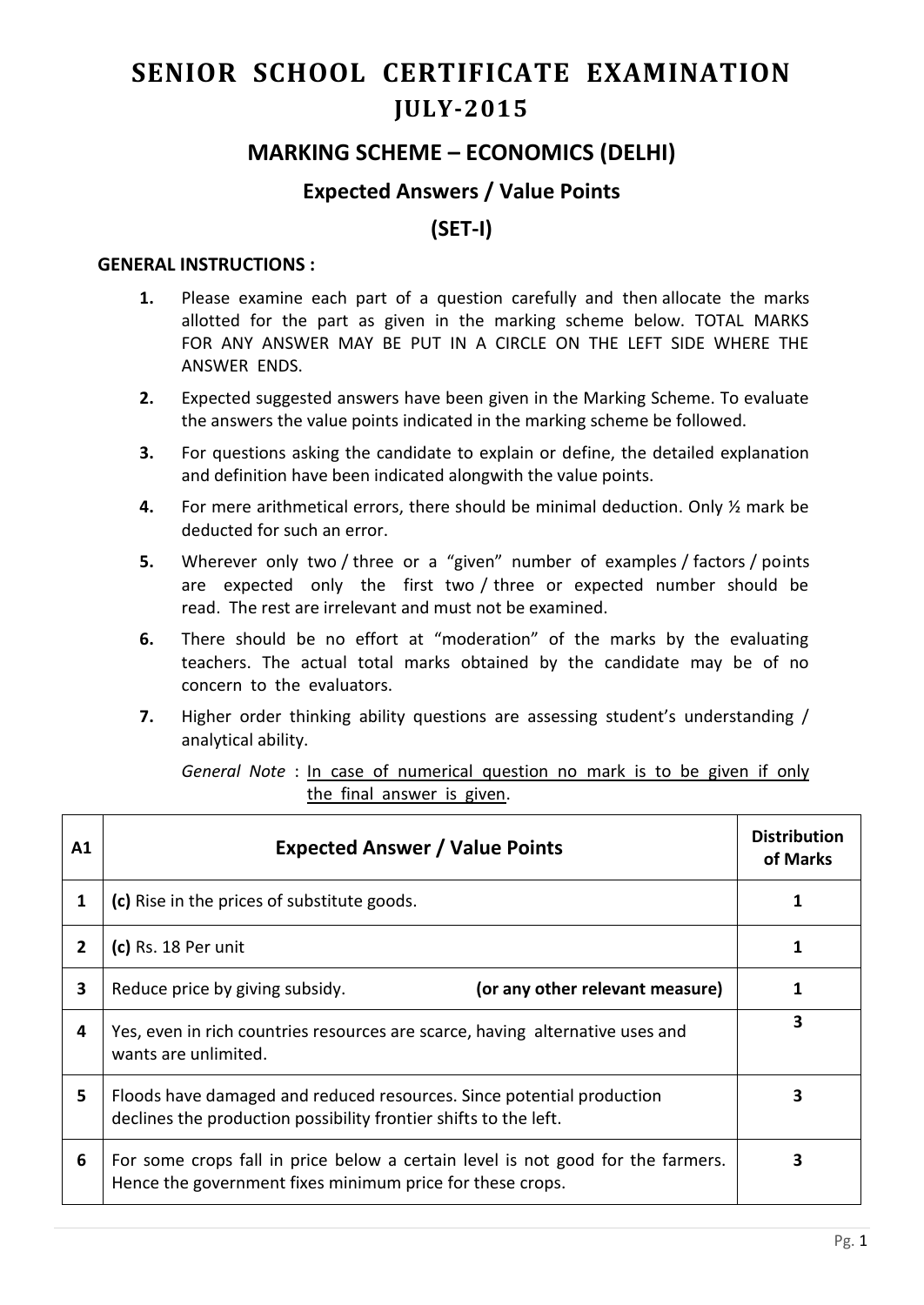| $\overline{\mathbf{z}}$ | There are large number of sellers in perfectly competitive market, so that an<br>individual firm has a negligible share in total supply. As such no individual seller<br>can influence the market price on its own. The seller has no option but to accept<br>the market determined price. It makes the seller a 'Price taker'. | 3              |
|-------------------------|---------------------------------------------------------------------------------------------------------------------------------------------------------------------------------------------------------------------------------------------------------------------------------------------------------------------------------|----------------|
|                         | <b>OR</b>                                                                                                                                                                                                                                                                                                                       |                |
|                         | In oligopoly, there are only few firms. If they compete on the basis of price,<br>there is likely to be price war and the firm may loose. So, the firm adopts<br>measures other than price for competing like customer care, after sale service,<br>free gifts, etc. This is non-price competition.                             | 3              |
| 8                       | TР<br>(a)<br>True, because Average Product =<br>and since TP is<br>Variable input<br>constant and variable input increases, AP will fall.                                                                                                                                                                                       | $1\frac{1}{2}$ |
|                         | (b)<br>False, rise in AC takes place when MC is greater than AC and not<br>necessarily when MC rises.                                                                                                                                                                                                                           | $1\frac{1}{2}$ |
| 9                       | A consumer buys a good upto the point where<br>$Price = MU$<br>Now suppose price falls, it makes<br>Price < MU                                                                                                                                                                                                                  | 4              |
|                         | Since price is lower than MU, this induces the consumer to buy more units of<br>the good. It shows inverse relation between price and demand.<br><b>OR</b>                                                                                                                                                                      |                |
|                         | (i)<br><b>Nature of the good</b> : If good is a necessity, its demand is not likely to be<br>affected by change in its price. So, demand for such goods is price $-$<br>inelastic. On the other hand, demand for luxuries is elastic, because with<br>rise in price consumer may reduce demand for luxuries.                    | $\overline{2}$ |
|                         | Availability of the close substitutes of the good. Larger the number of<br>(ii)<br>substitutes available more is the choice before the consumer and so more<br>elastic is the demand.                                                                                                                                           | $\overline{2}$ |
|                         | (Any other relevant factor)                                                                                                                                                                                                                                                                                                     |                |
| 10                      | Market demand is sum of the demand of all buyers of a commodity at a given<br>price during a period of time.                                                                                                                                                                                                                    | 1              |
|                         | Factor affecting market demand:                                                                                                                                                                                                                                                                                                 |                |
|                         | (i)<br>Number of buyers.<br>Price of the commodity<br>(ii)<br>Income of its buyers<br>(iii)<br>Prices of the related goods<br>(iv)<br>Tastes and preferences of the consumers.<br>(v)                                                                                                                                           | 1x3            |
|                         | Distribution of income.<br>(vi)<br>(Statement only)<br>(Any Three)                                                                                                                                                                                                                                                              |                |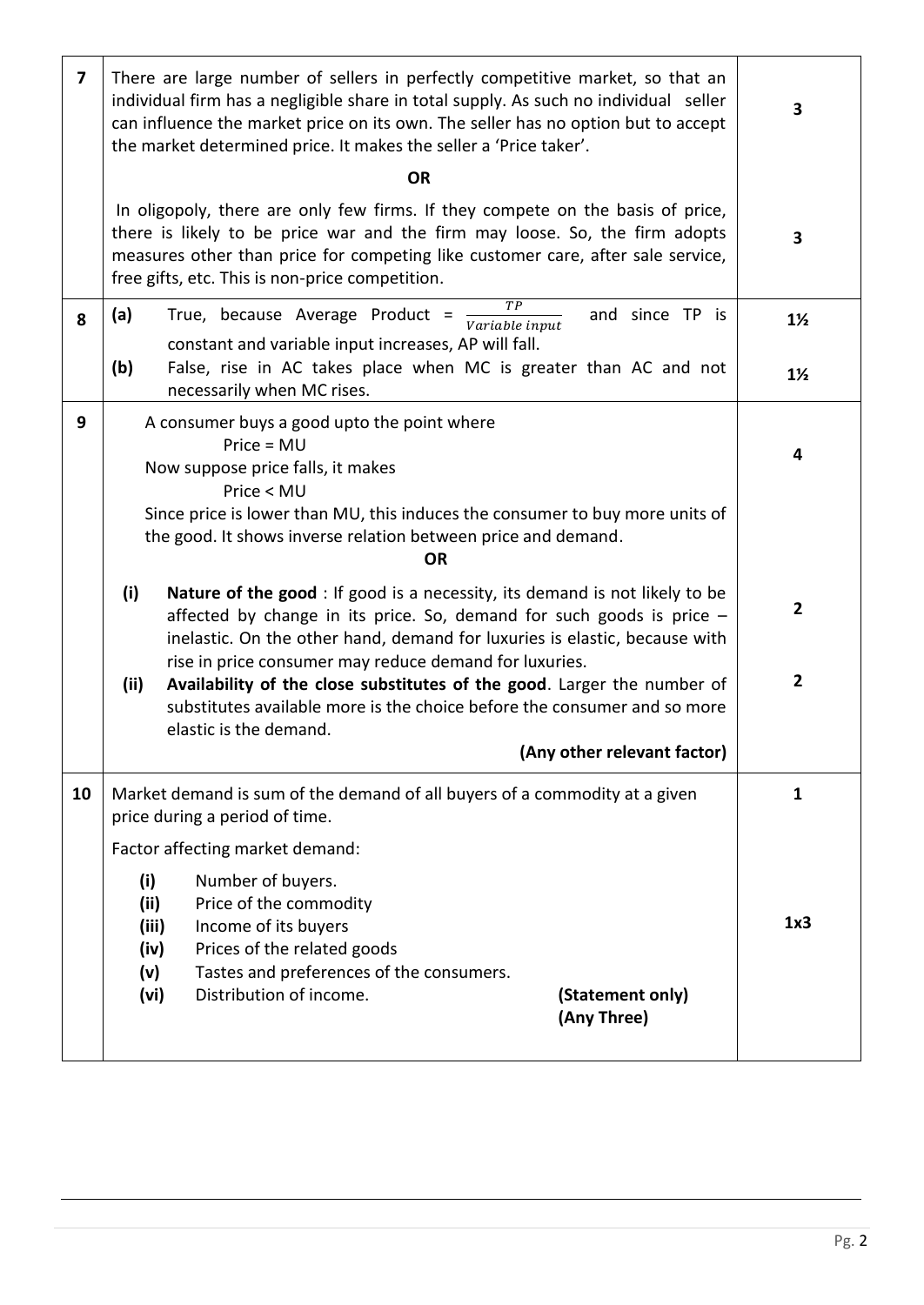| 11 | The two conditions of producer's equilibrium are                                                   |                |
|----|----------------------------------------------------------------------------------------------------|----------------|
|    | (i)<br>$MC = MR$                                                                                   | 1              |
|    | (ii)<br>MC becomes greater than MR if more is produced after the point of                          | $\mathbf{1}$   |
|    | equilibrium.                                                                                       |                |
|    | <b>Explanation</b><br>(i)<br>If MC is less than MR. it is profitable to produce more units till MC |                |
|    | becomes equal to MR.                                                                               | $\overline{2}$ |
|    | When MC becomes greater than MR after the MR=MC condition,<br>(ii)                                 |                |
|    | production of each new unit is sold at a loss, which leads to decline in                           | $\overline{2}$ |
|    | profits.<br><b>OR</b>                                                                              |                |
|    | (a) (i) When $MR > AR$ , AR rises.                                                                 |                |
|    | (ii) When MR < AR, AR falls.                                                                       | 1x3            |
|    | (iii) When $MR = AR$ , AR is constant.                                                             |                |
|    | (b) (i) When MR is positive TR rises.                                                              |                |
|    | (ii) When MR is zero TR is maximum.                                                                | 1x3            |
|    | (iii) When MR negative TR falls.                                                                   |                |
|    |                                                                                                    |                |
| 12 |                                                                                                    |                |
|    | TP                                                                                                 |                |
|    |                                                                                                    |                |
|    | гΡ                                                                                                 |                |
|    |                                                                                                    |                |
|    |                                                                                                    |                |
|    | Phase<br>Phase II<br>Phase III<br>I                                                                |                |
|    | Voriable<br>Input                                                                                  |                |
|    | Y                                                                                                  |                |
|    | MP<br>n                                                                                            | 3              |
|    | PhaseIII<br>Phase II<br>PhaseI                                                                     |                |
|    | Varcoble                                                                                           |                |
|    |                                                                                                    |                |
|    |                                                                                                    |                |
|    | Explanation : As variable input is increased :                                                     |                |
|    | Phase I: TP rises at increasing rate and MP rises i.e. upto A on TP curve.                         |                |
|    | Phase II: TP rises at decreasing rate and MP falls but remains positive between<br>A and B.        | 3              |
|    | Phase III : TP falls and MP becomes negative after B.                                              |                |
|    | (Explanation)                                                                                      |                |
|    | For blind Candidate only                                                                           |                |
|    | Schedule                                                                                           | 3              |
|    |                                                                                                    | 3              |
|    | Explanation (on the above lines)                                                                   |                |
|    |                                                                                                    |                |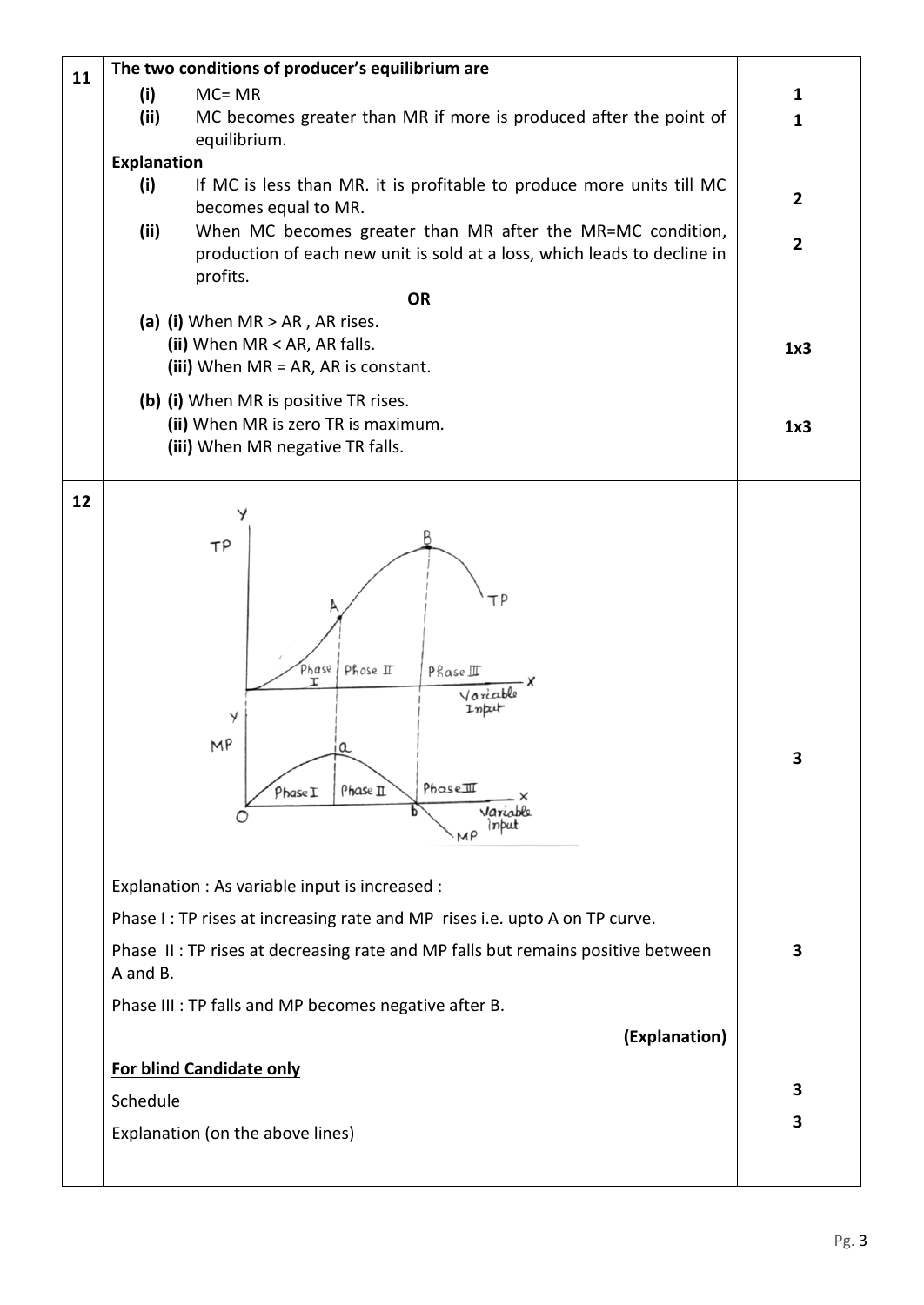| 13 | Given income of the consumer and the prices of goods he buys the consumer is<br>said to be in equilibrium when he spends income in such a way that he gets<br>maximum satisfaction.                                                                                                                                                                                                                                  | 1              |  |  |  |  |
|----|----------------------------------------------------------------------------------------------------------------------------------------------------------------------------------------------------------------------------------------------------------------------------------------------------------------------------------------------------------------------------------------------------------------------|----------------|--|--|--|--|
|    | The two conditions of equilibrium, assuming only two goods consumed, are                                                                                                                                                                                                                                                                                                                                             |                |  |  |  |  |
|    | (i) MRS = $\frac{Px}{Py}$<br>(ii) MRS falls as more is consumed of X                                                                                                                                                                                                                                                                                                                                                 | 1              |  |  |  |  |
|    | Explanation :                                                                                                                                                                                                                                                                                                                                                                                                        | 1              |  |  |  |  |
|    | (1) Suppose MRS > $\frac{Px}{Px}$ . It means that consumer is willing to pay more for good X,                                                                                                                                                                                                                                                                                                                        |                |  |  |  |  |
|    | then the prevailing market price. Consumer buys more of X and less of Y till<br>MRS = $\frac{Px}{Py}$ again.                                                                                                                                                                                                                                                                                                         | $\mathbf{2}$   |  |  |  |  |
|    | (2) Unless MRS has a tendency to fall as more is purchased the consumer will<br>never reach equilibrium again.                                                                                                                                                                                                                                                                                                       |                |  |  |  |  |
|    | (Note : Explanation MRS < $\frac{Px}{Px}$ is also correct)                                                                                                                                                                                                                                                                                                                                                           | 1              |  |  |  |  |
| 14 |                                                                                                                                                                                                                                                                                                                                                                                                                      |                |  |  |  |  |
|    |                                                                                                                                                                                                                                                                                                                                                                                                                      |                |  |  |  |  |
|    | Price<br>P<br>$\mathcal{O}$<br>$Q_i$<br>$\mathcal{Q}$<br>Quantity                                                                                                                                                                                                                                                                                                                                                    | $\overline{2}$ |  |  |  |  |
|    | Rise in price of inputs results in decrease in supply. Supply curve shifts from SS'<br>to ss'. At given price OP there is excess demand equal to AB. This results in<br>competition among buyers. Price start rising, demand starts falling and supply<br>starts rising as shown by arrows. This continues till price rises to $OP_1$ . Market is in<br>equilibrium at a higher price and quantity falls to $OQ_1$ . | 4              |  |  |  |  |
|    | <b>For Blind Candidates:</b>                                                                                                                                                                                                                                                                                                                                                                                         |                |  |  |  |  |
|    | Meaning of excess demand                                                                                                                                                                                                                                                                                                                                                                                             | $\overline{2}$ |  |  |  |  |
|    | Explanation on same lines as above                                                                                                                                                                                                                                                                                                                                                                                   | 4              |  |  |  |  |
|    | <b>SECTION - B</b>                                                                                                                                                                                                                                                                                                                                                                                                   |                |  |  |  |  |
| 15 | (d)                                                                                                                                                                                                                                                                                                                                                                                                                  | 1              |  |  |  |  |
| 16 | (i) Money with the public (ii) Demand Deposits                                                                                                                                                                                                                                                                                                                                                                       | 1              |  |  |  |  |
| 17 | (c)                                                                                                                                                                                                                                                                                                                                                                                                                  | 1              |  |  |  |  |
| 18 | (a)                                                                                                                                                                                                                                                                                                                                                                                                                  | 1              |  |  |  |  |
| 19 | (b)                                                                                                                                                                                                                                                                                                                                                                                                                  | 1              |  |  |  |  |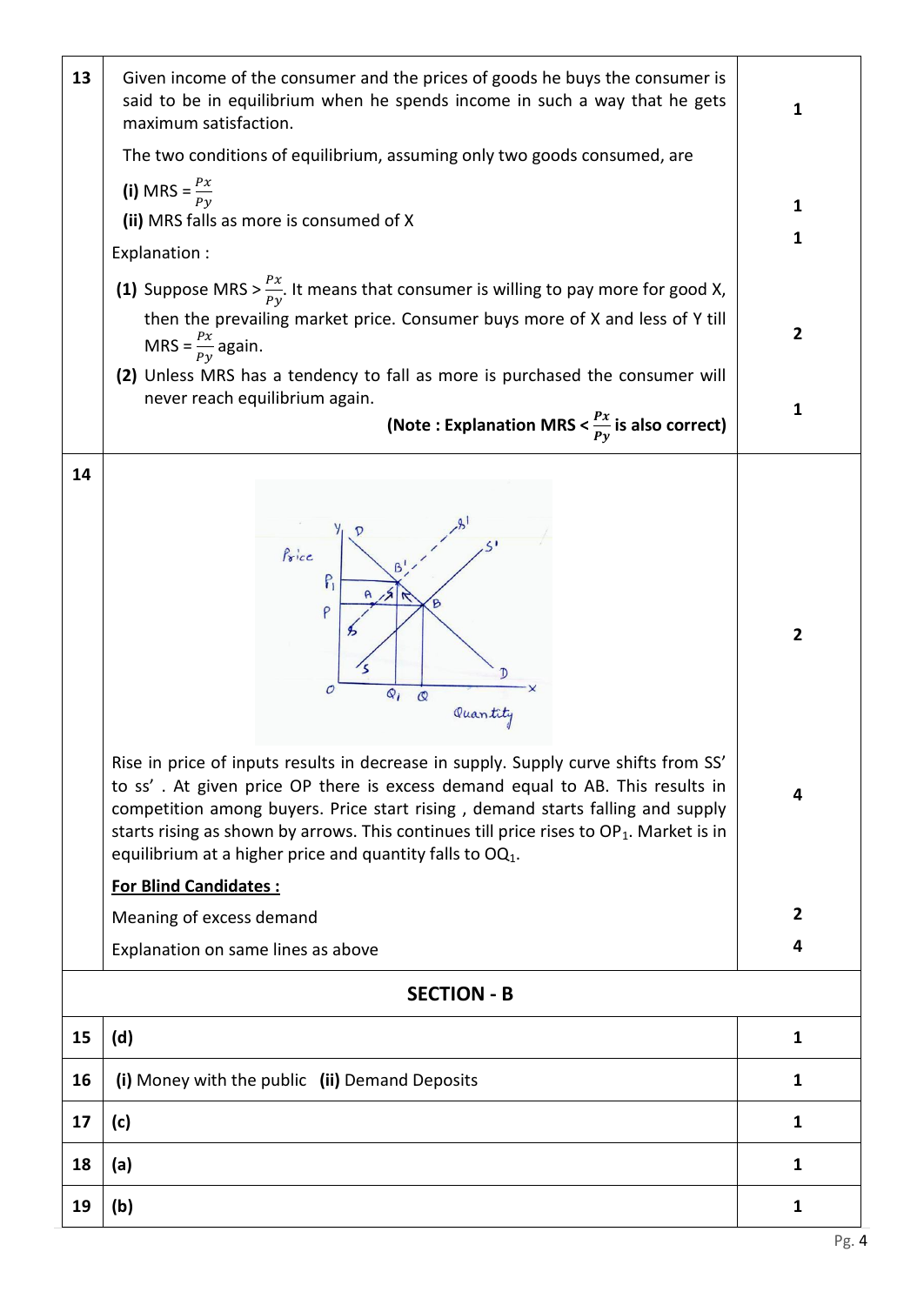| 20 | (a) The sum of APC and APS is equal to 1.                                                                                                                                                                                           | $1\frac{1}{2}$ |
|----|-------------------------------------------------------------------------------------------------------------------------------------------------------------------------------------------------------------------------------------|----------------|
|    | (b) The higher the MPC the greater is the value of multiplier.                                                                                                                                                                      | $1\frac{1}{2}$ |
|    | <b>OR</b>                                                                                                                                                                                                                           |                |
|    | (a)<br>Involuntary unemployment exists when willing and able bodied people do<br>not get employment at prevailing wage rate.                                                                                                        | $1\frac{1}{2}$ |
|    | The excess of aggregate demand over aggregate supply at full<br>(b)<br>employment is called inflationary gap.                                                                                                                       | $1\frac{1}{2}$ |
| 21 | (i) Importers need foreign exchange for making payments.                                                                                                                                                                            |                |
|    | (ii) Making investments abroad.                                                                                                                                                                                                     | 1x3            |
|    | (iii) Tourism abroad.<br>(or any other source of demand)                                                                                                                                                                            |                |
| 22 | $S = -100 + 0.2y$                                                                                                                                                                                                                   |                |
|    | At equilibrium $S = I$                                                                                                                                                                                                              | 1              |
|    | $I = 5000$                                                                                                                                                                                                                          |                |
|    | $\therefore$ 5000 = -100 + 0.2y                                                                                                                                                                                                     | $\mathbf{1}$   |
|    | $0.2y = 5100$                                                                                                                                                                                                                       | $\frac{1}{2}$  |
|    | $y = 25500$                                                                                                                                                                                                                         | $\frac{1}{2}$  |
| 23 | $NVA_{fc} = i + vi - iv - iii - vii$                                                                                                                                                                                                | $1\frac{1}{2}$ |
|    | $=$ 300 + 20 - 120 - 30 - 15                                                                                                                                                                                                        | $\overline{2}$ |
|    | $= Rs. 155 correct$                                                                                                                                                                                                                 | $\frac{1}{2}$  |
| 24 | Goods purchased by a production unit from other production units for resale or<br>for using them completely during the same year are intermediate goods,<br>whereas goods purchased for consumption / investment are final goods.   | 3              |
|    | Intermediate good : raw material etc.                                                                                                                                                                                               |                |
|    | Final good: Machine purchased for installation in factory etc.                                                                                                                                                                      | $\frac{1}{2}$  |
|    | <b>OR</b>                                                                                                                                                                                                                           | $\frac{1}{2}$  |
|    | factor Payments<br>Houscholds<br>Production Units                                                                                                                                                                                   |                |
|    | Final Expenditure                                                                                                                                                                                                                   | 1              |
|    | Production units engage factor owners from households and in return make<br>factor payments to them. The households spend income on goods and services<br>produced by production units. This completes the circular flow of income. | 3              |
|    | Note: For Blind candidate flow chart is not necessary. Full marks will be<br>awarded if only explanation is given.                                                                                                                  |                |